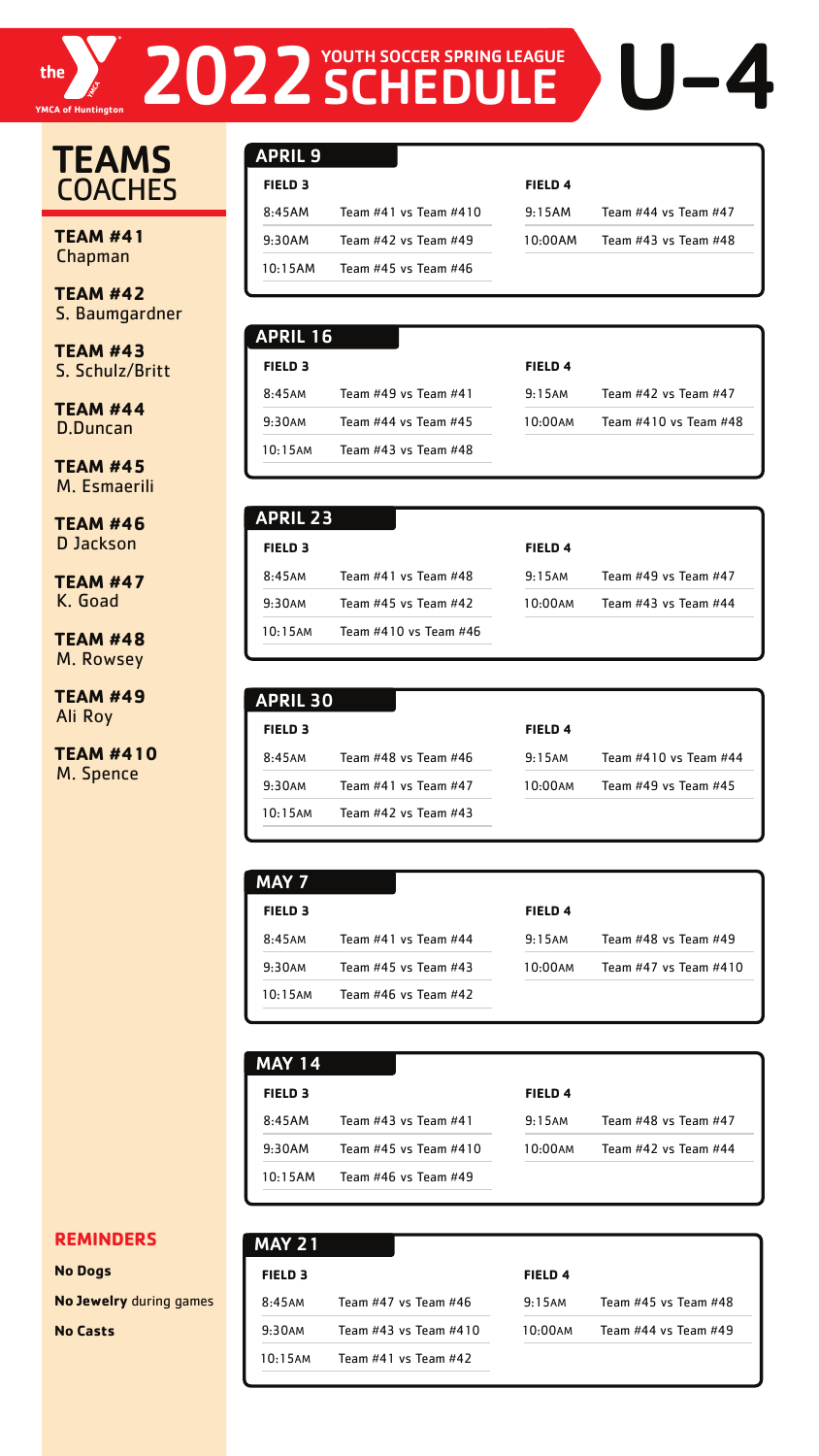

# TEAMS **COACHES**

#### **REMINDERS**

**No Dogs** 

**No Jewelry** during games

**No Casts** 

| <b>FIELD 3</b> |                       |
|----------------|-----------------------|
| 8:30AM         | Team #57 vs Team #512 |
| 9:30AM         | Team #58 vs Team #511 |
| $10:15$ AM     | Team #51 vs Team #56  |

| <b>FIELD 4</b> |                               |
|----------------|-------------------------------|
|                | 11:00AM Team #52 vs Team #55  |
|                | 11:45AM Team #53 vs Team #54  |
|                | 12:30PM Team #59 vs Team #510 |

#### APRIL 9

| <b>FIELD 3</b> |                           |
|----------------|---------------------------|
| 8:30AM         | Team #512 vs Team #58     |
| 9:30AM         | Team $#511$ vs Team $#59$ |
| 10:15AM        | Team $#52$ vs Team $#56$  |

| <b>FIELD 4</b> |                           |
|----------------|---------------------------|
| 11:00AM        | Team #55 vs Team #53      |
| 11:45AM        | Team $# 51$ vs Team 54    |
| $12:30$ PM     | Team $#57$ vs Team $#510$ |

#### **FIELD 3**

**FIELD 4**

| FIELD 5 |                           | FIELD 4 |                          |
|---------|---------------------------|---------|--------------------------|
| 8:30AM  | Team $#52$ vs Team $#512$ | 11:00AM | Team $#55$ vs Team $#59$ |
| 9:30AM  | Team $#51$ vs Team $#511$ | 11.45AM | Team #56 vs Team #510    |
| 10.15AM | Team $#53$ vs Team $#58$  | 12:30PM | Team $#54$ vs Team $#57$ |
|         |                           |         |                          |

## MAY 7

| APRIL 16           |                           |                |                          |
|--------------------|---------------------------|----------------|--------------------------|
| FIELD <sub>3</sub> |                           | <b>FIELD 4</b> |                          |
| 8:30AM             | Team #512 vs Team #510    | 11:00AM        | Team #58 vs Team #59     |
| 9:30AM             | Team $#57$ vs Team $#511$ | 11:45AM        | Team #56 vs Team #54     |
| 10:15AM            | Team $#52$ vs Team $#53$  | 12:30PM        | Team $#51$ vs Team $#55$ |

| <b>APRIL 30</b>                  |                    |                           |
|----------------------------------|--------------------|---------------------------|
| FIELD <sub>3</sub>               | FIELD <sub>4</sub> |                           |
| 8:30AM<br>Team #56 vs Team #57   | 11:00AM            | Team $#51$ vs Team $#512$ |
| Team #58 vs Team #55<br>9:30AM   | 11:45AM            | Team #52 vs Team #511     |
| 10:15AM<br>Team #510 vs Team #53 | 12:30PM            | Team # 59 vs Team #54     |

| <b>MAY 14</b>  |                        |                    |                      |
|----------------|------------------------|--------------------|----------------------|
| <b>FIELD 3</b> |                        | FIELD <sub>4</sub> |                      |
| 8:30AM         | Team #512vs Team #59   | 11:00AM            | Team #52 vs Team #51 |
| 9:30AM         | Team #510 vs Team #511 | 11:45AM            | Team #55 vs Team #54 |
| 10:15AM        | Team #53 vs Team #56   | 12:30PM            | Team #58 vs Team #57 |

| <b>MAY 21</b>  |                            |                    |                          |
|----------------|----------------------------|--------------------|--------------------------|
| <b>FIELD 3</b> |                            | FIELD <sub>4</sub> |                          |
| 8:30AM         | Team $#57$ vs Team $#59$   | 11:00AM            | Team #510 vs Team #58    |
| 9:30AM         | Team $#511$ vs Team $#512$ | 11:45AM            | Team #55 vs Team #56     |
| 10.15AM        | Team $#51$ vs Team $#53$   | 12.30PM            | Team $#54$ vs Team $#52$ |

### **ALL GAMES PLAYED AT THE RIVER FIELD BELOW THE CONCESSION STAND FIELD #6**

**TEAM #51**  J. BROWNFIELD

**TEAM #52**  A. EDMUNDS

**TEAM #53**  J. JOBE

**TEAM #54**  J. MOSSER

**TEAM #55**  B. ROBERTS

**TEAM #56**  J. ADAMS

**TEAM #57**  SIMON FET

**TEAM #58**  M. GRAHAM

**TEAM #59**  K. SLONE

**TEAM #510**  R. BIERNE

**TEAM #511**  J. BECKNER

**TEAM #512** K. FOX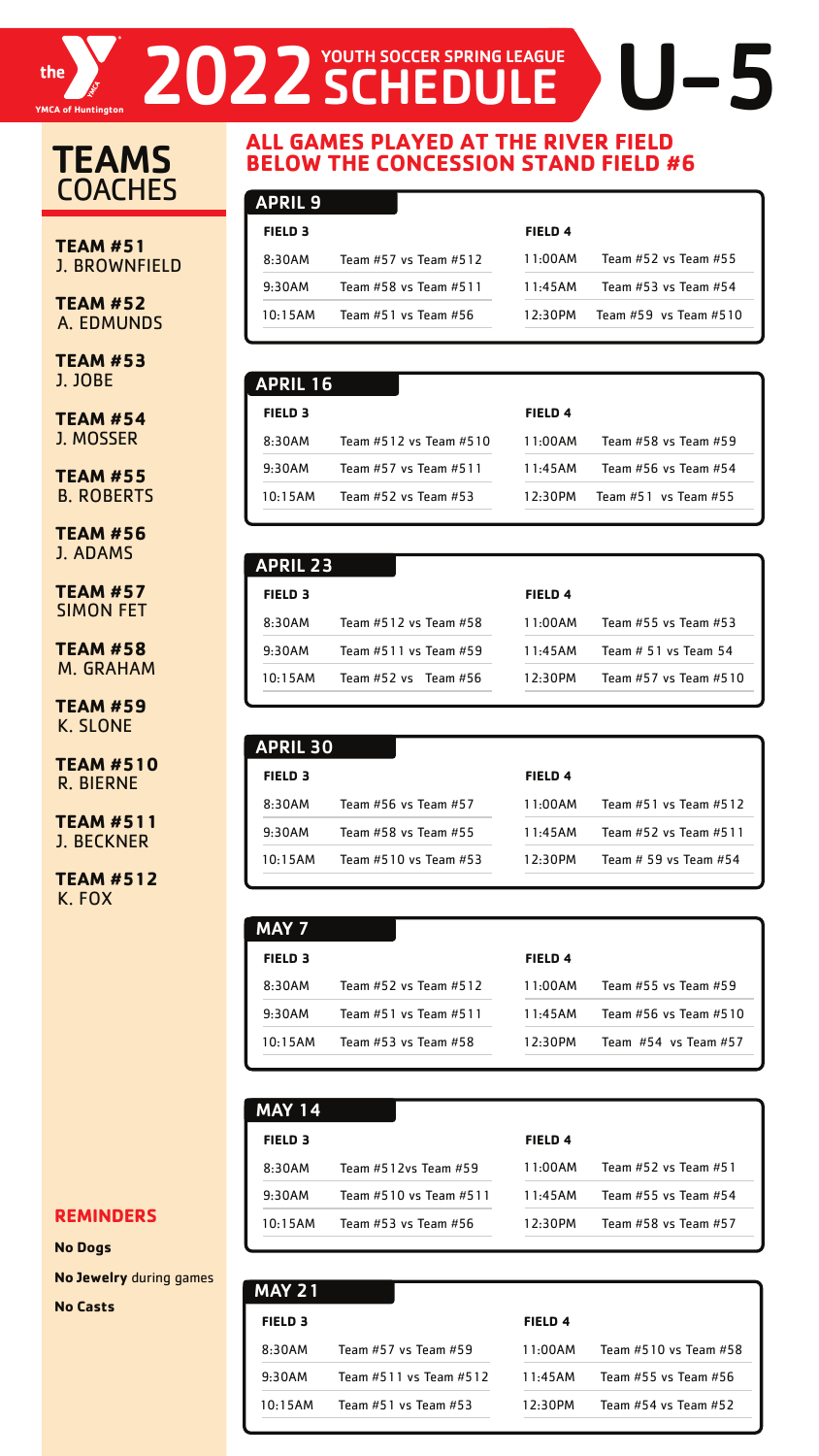#### 2022 SCHEDULE GROUP A SCHEDULEthe **YMCA of Huntington**

# **TEAMS COACHES**

**TEAM #61** MATT GARRETT

**TEAM #62** ABE SAAD

**TEAM #63**  R. SAUNDERS

**TEAM #64** B. DICKERSON

**TEAM #65** CINDY TAYLOR

**TEAM #66**  JEREMY WINTERS

**TEAM #67**  JEFF PRICHARD

**TEAM #68** P. MAACK

### **ALL GAMES PLAYED AT THE RIVER FIELD BELOW THE CONCESSION STAND FIELD #8**

#### APRIL 9

| 10:15AM | Team # 64 vs Team #65 | 11:45AM |
|---------|-----------------------|---------|
| 11:00AM | Team #61 vs Team #68  | 12:30PM |

Team  $#62$  vs Team  $#67$ Team  $#63$  vs Team  $#66$ 

 $U-6$ 

#### APRIL 16

| 10:15AM | Team $#62$ vs Team $#65$ |
|---------|--------------------------|
| 11:00AM | Team $#67$ vs Team $#61$ |

| 11:45AM | Team $#63$ vs Team $#64$ |
|---------|--------------------------|
| 12:30PM | Team #68 vs Team #66     |

#### APRIL 23

| 10:15AM | Team $#61$ vs Team $#66$ |
|---------|--------------------------|
| 11:00AM | Team #67 vs Team # 65    |

| 11:45AM | Team $#62$ vs Team $#63$ |
|---------|--------------------------|
| 12:30PM | Team #64 vs Team #68     |

| <b>APRIL 30</b>       |                          |         |                            |
|-----------------------|--------------------------|---------|----------------------------|
| 10:15AM               | Team $#62$ vs Team $#68$ | 11:45AM | Team #65 vs Team #61       |
| $\blacksquare$ 1100AM | Team #66 vs Team # $64$  | 12:30PM | Team $#$ 63 vs Team $#$ 67 |

#### MAY 7

| $10:15$ AM | Team $#68$ vs Team $#67$ |
|------------|--------------------------|
| 11:00AM    | Team $#62$ vs Team $#66$ |

|         | 10:15 AM Team #68 vs Team #67 |
|---------|-------------------------------|
| 11:00AM | Team $#62$ vs Team $#66$      |

|   | 11:45AM | Team #64 vs Team #61     |
|---|---------|--------------------------|
| 6 | 12:30PM | Team $#65$ vs Team $#63$ |
|   |         |                          |

#### MAY 14

| 10:15AM | Team #63 vs Team #61     | 11:45AM    | Team $#65$ vs Team $#68$ |
|---------|--------------------------|------------|--------------------------|
| 1100AM  | Team $#62$ vs Team $#64$ | $12:30$ PM | Team $#67$ vs Team $#66$ |

#### MAY 23

| 10:15AM | Team $#68$ vs Team $#63$ | 11:45AM    | Team #65 vs Team #66 |
|---------|--------------------------|------------|----------------------|
| 11:00AM | Team $#61$ vs Team $#62$ | $12:30$ PM | Team #67 vs Team #64 |

#### **REMINDERS**

#### **No Dogs**

**No Jewelry** during games

**No Casts**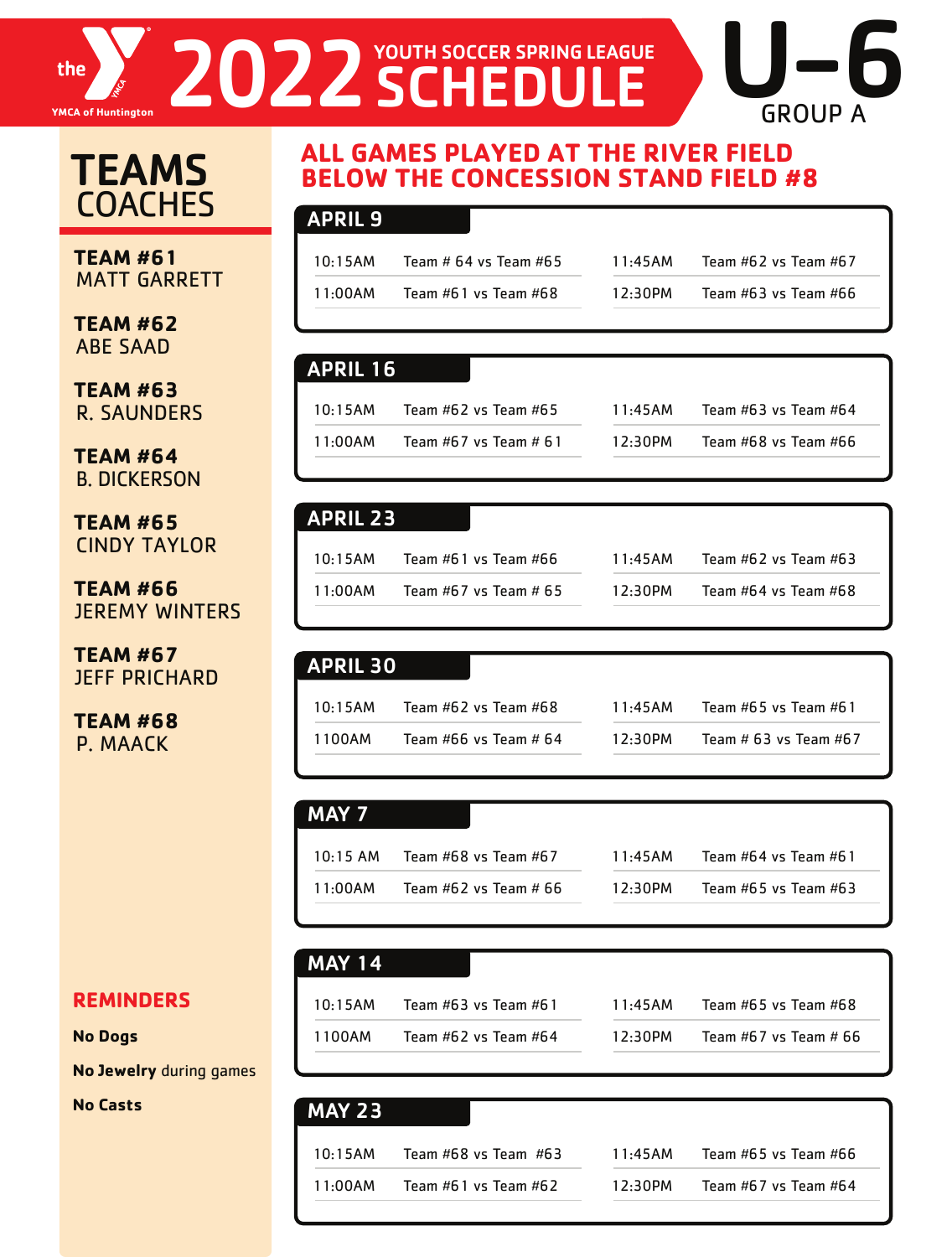# THE **EXAMPLE 2022 SCHEDULE**

# **TEAMS COACHES**

**TEAM #71** M. SHUMAKER

**TEAM #72**  KORY FOX

**TEAM #73**  ANDY BLAKE

**TEAM #74** HOLLY CYPHERT

**TEAM #75**  RORY CHAPMAN

**TEAM #76**  J. HELMSTETTLER

**TEAM #77** TAYLOR HOOD

**TEAM #78** WADE MIDKIFF

**TEAM #79**  TERRY PHILLIPS

## **ALL GAMES PLAYED AT THE RIVER FIELD #10**

|                     |  | N |
|---------------------|--|---|
| <b>PRII</b><br>- 11 |  |   |

| 8:30AM  | Team #71 vs Team #79 |
|---------|----------------------|
| 9:30AM  | Team #72 vs Team #77 |
| 10:30AM | Team #74 vs Team #75 |

| 11:30AM | Team #73 vs Team #76  |
|---------|-----------------------|
| 12:30AM | Team #710 vs Team #78 |

#### APRIL 16

| 8:30AM  | Team #71 vs Team #78     |
|---------|--------------------------|
| 9:30AM  | Team $#75$ vs Team $#72$ |
| 10:30AM | Team #76 vs Team #710    |

| 11:30AM  | Team #77 vs Team #79     |
|----------|--------------------------|
| 12:30P M | Team $#74$ vs Team $#73$ |

| <b>APRIL 23</b> |                          |
|-----------------|--------------------------|
| 8:30AM          | Team $#71$ vs Team $#77$ |
| 9:30AM          | Team #72 vs Team #73     |
| 10:30AM         | Team #79 vs Team #75     |

| 11:30AM | Team #78 vs Team #76  |
|---------|-----------------------|
| 12:30PM | Team #710 vs Team #74 |
|         |                       |

| <b>APRIL 30</b> |                          |         |                          |
|-----------------|--------------------------|---------|--------------------------|
| 8:30AM          | Team #79 vs Team #710    | 11:30AM | Team $#77$ vs Team $#73$ |
| 9:30AM          | Team $#72$ vs Team $#78$ | 12:30PM | Team #76 vs Team #74     |
| $10:30$ AM      | Team $#75$ vs Team $#71$ |         |                          |

| MAY 7   |                          |            |                       |
|---------|--------------------------|------------|-----------------------|
| 8:30AM  | Team $#71$ vs Team $#74$ | 11:30AM    | Team #77 vs Team #710 |
| 9:30AM  | Team $#76$ vs Team $#72$ | $12:30$ PM | Team #78 vs Team #79  |
| 10:30AM | Team $#75$ vs Team $#73$ |            |                       |

| <b>MAY 14</b> |                          |            |
|---------------|--------------------------|------------|
| 8:30AM        | Team $#71$ vs Team $#77$ | $11 \cdot$ |
| 9:30AM        | Team $#72$ vs Team $#74$ | 12.        |
| $10:30$ AM    | Team #78 vs Team #75     |            |

| 11:30AM | Team $#73$ vs Team $#710$ |
|---------|---------------------------|
| 12:30PM | Team #76 vs Team #79      |

# **REMINDERS**

**No Dogs** 

**No Jewelry** during games

**No Casts** 

| <b>MAY 21</b> |                          |         |                          |
|---------------|--------------------------|---------|--------------------------|
| 8:30AM        | Team $#71$ vs Team $#72$ | 11:30AM | Team #74 vs Team #79     |
| 9:30AM        | Team #76 vs Team #77     | 12:30PM | Team $#75$ vs Team $#78$ |
| 10:30AM       | Team #710 vs Team #73    |         |                          |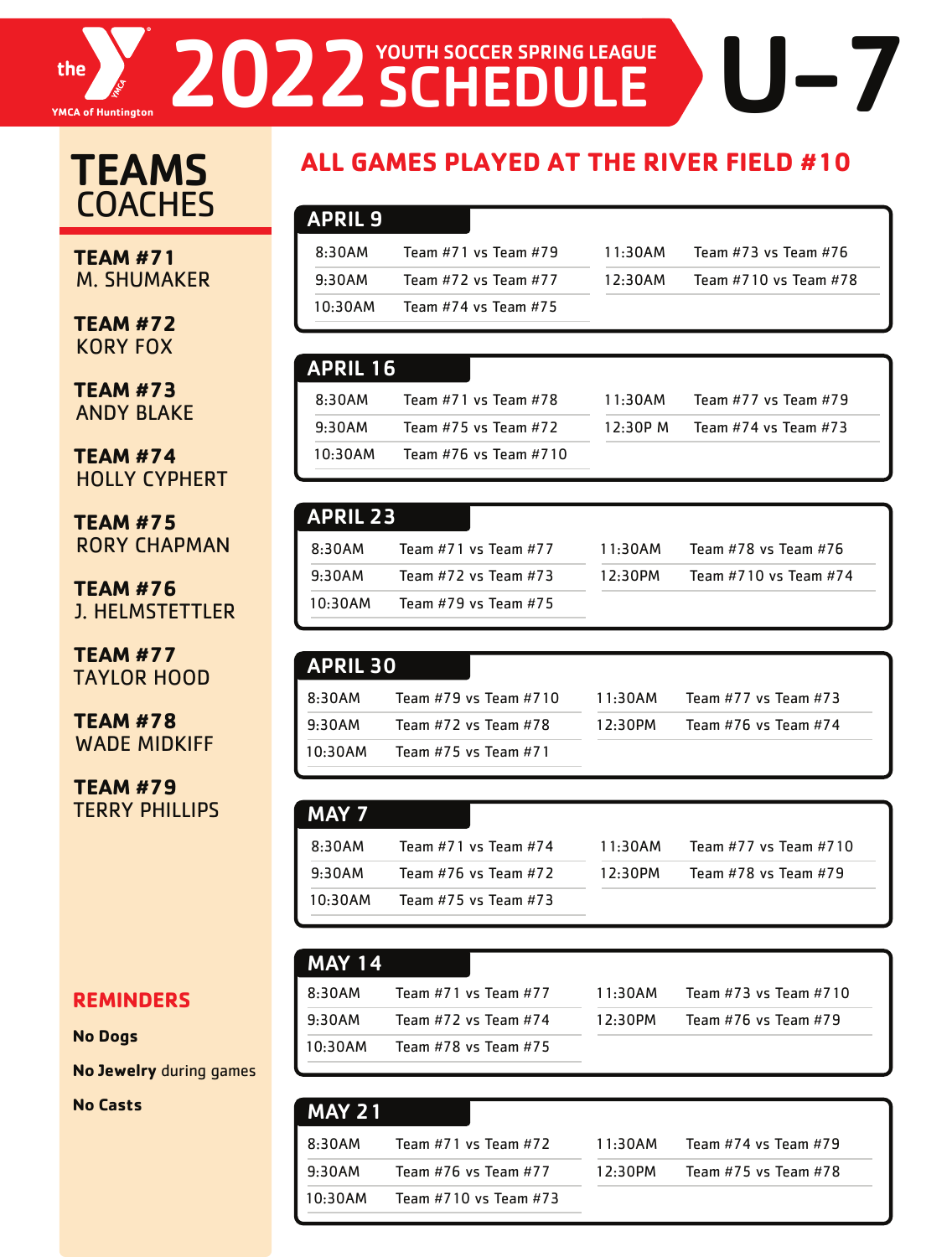# The **Yang Report of Huntington** U-8 2022 SCHEDULE

# **TEAMS COACHES**

**TEAM #81** J. MCAULAY

**TEAM #85 J. MAXY** 

**TEAM #82** B. DYER

**TEAM #86** K. CAPTAIN

**TEAM #83** A. SAAD

**TEAM #87** T. PREDMORE

**TEAM #84** A. BENNETT

**TEAM #88**  C. ARBES

# **ALL GAMES PLAYED AT THE RIVER FIELD #12**

| APRIL 9 |                      |        |                      |
|---------|----------------------|--------|----------------------|
| 830AM   | Team #81vs Team #87  | 1030AM | Team #86 vs Team #88 |
| 930AM   | Team #83 vs Team #84 | 1130AM | Team #82 vs Team #85 |
|         |                      |        |                      |

#### APRIL 16

| 830AM | Team #86 vs Team #81 | 1030AM | Team #87 vs Team #85     |
|-------|----------------------|--------|--------------------------|
| 930AM | Team #88 vs Team #84 | 1130AM | Team $#83$ vs Team $#82$ |

#### APRIL 23

| 830AM | Team $#81$ vs Team $#85$ | 1030AM | Team #86 vs Team #84 |
|-------|--------------------------|--------|----------------------|
| 930AM | Team #83 vs Team #87     | 1130AM | Team #82 vs Team #88 |

| <b>APRIL 30</b> |                      |        |                      |
|-----------------|----------------------|--------|----------------------|
| 830AM           | Team #81 vs Team #88 | 1030AM | Team #84 vs Team #85 |
| 930AM           | Team #82 vs Team #87 | 1130AM | Team #83 vs Team #86 |

#### MAY 7

| 830AM | Team #81 vs Team #84     | 1030AM | Team #87 vs Team #88 |
|-------|--------------------------|--------|----------------------|
| 930AM | Team $#85$ vs Team $#83$ | 1130AM | Team #86 vs Team #82 |

#### MAY 14

| 830AM | Team #83 vs Team #81 | 1030AM | Team #86 vs Team #87 |
|-------|----------------------|--------|----------------------|
| 930AM | Team #85 vs Team #88 | 1130AM | Team #82 vs Team #84 |

## **REMINDERS**

**No Dogs** 

**No Jewelry** during games

**No Casts** 

| <b>IMAY 21</b> |                      |        |                      |
|----------------|----------------------|--------|----------------------|
| 830AM          | Team #81 vs Team #82 | 1030AM | Team #84 vs Team #87 |
| 930AM          | Team #83 vs Team #88 | 1130AM | Team #86 vs Team #85 |
|                |                      |        |                      |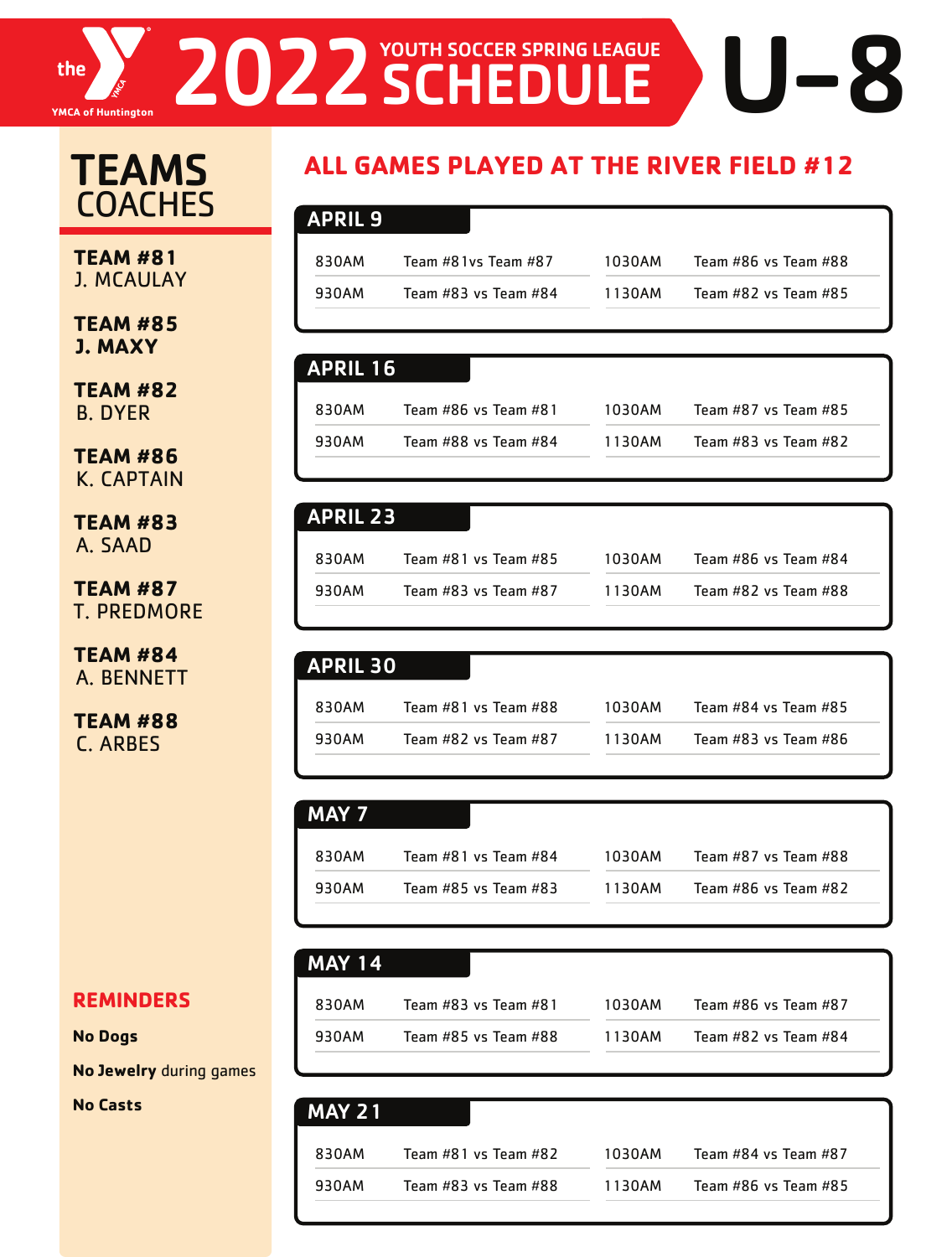

# **TEAMS COACHES**

**TEAM #91** T.J. HARGIS

**TEAM #94** G. MCGEE

**TEAM #92** J. GERLACH

**TEAM #95** DEREK HARTMAN

**TEAM #93** M. GARRETT

**TEAM #96** J. HART

#### **REMINDERS**

#### **No Dogs**

**No Jewelry** during games

**No Casts** 

## **ALL GAMES PLAYED AT THE RIVER FIELD 14**

| <b>APRIL 9</b> |                          |        |                      |
|----------------|--------------------------|--------|----------------------|
|                |                          |        |                      |
| 830AM          | Team #93 vs Team #94     | 1030AM | Team #91 vs Team #96 |
| 930AM          | Team $#92$ vs Team $#95$ |        |                      |
|                |                          |        |                      |

#### APRIL 16

830AM Team #96 vs Team #94 930AM Team #93 vs Team #92

| <b>APRIL 23</b> |                          |        |                          |  |
|-----------------|--------------------------|--------|--------------------------|--|
| 830AM           | Team $#95$ vs Team $#93$ | 1030AM | Team $#94$ vs Team $#91$ |  |

| 930AM | Team #96 vs Team #92 |  |
|-------|----------------------|--|

| <b>APRIL 30</b> |                      |
|-----------------|----------------------|
| 830AM           | Team #95 vs Team #96 |
|                 |                      |

930AM Team #94 vs Team #92

#### MAY 7

| 830AM | Team #94 vs Team #95     | 1030AM | Team $#91$ vs Team $#92$ |  |
|-------|--------------------------|--------|--------------------------|--|
| 930AM | Team $#96$ vs Team $#93$ |        |                          |  |

# MAY 14

| 830AM | Team #94 vs Team #93 | 103( |
|-------|----------------------|------|
| 930AM | Team #95 vs Team #92 |      |

0AM Team #96 vs Team #91

1030AM Team #91 vs Team #95

1030AM Team #93 vs Team #91

| <b>MAY 21</b> |                          |        |                          |
|---------------|--------------------------|--------|--------------------------|
| 830AM         | Team #96 vs Team #94     | 1030AM | Team $#95$ vs Team $#91$ |
| 930AM         | Team $#93$ vs Team $#92$ |        |                          |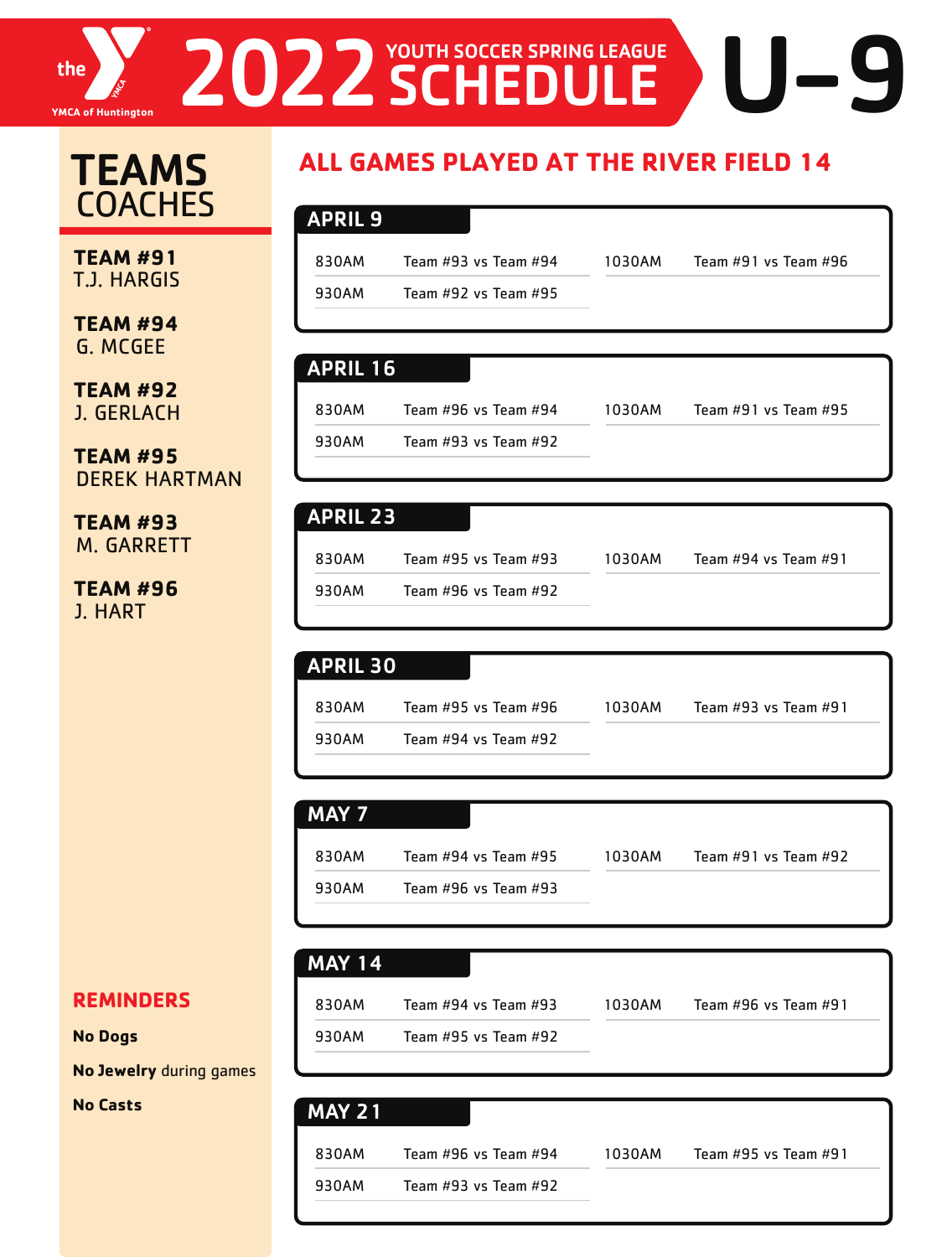

# THE **EXAMPLE 2022 SCHEDULE**

# TEAMS **COACHES**

**TEAM #101** D. DUNFORD

**TEAM #104** ASHTON SYNDOR

**TEAM #102** R. SAUNDERS

**TEAM # 105** M. HETTLINGER

**TEAM #103** C. SMITH

**TEAM #106** B. DYER

#### **REMINDERS**

#### **No Dogs**

**No Jewelry** during games

**No Casts** 

## **ALL GAMES PLAYED AT THE RIVER FIELD #15**

#### APRIL 9

8:30AM Team #101 vs Team #106 9:30AM Team #102 vs Team #105 10:30AM Team #103 vs Team #104

10:30AM Team #105 vs Team #103

#### APRIL 16

8:30AM Team #101 vs Team #105 9:30AM Team #103 vs Team #102

10:30AM Team #106 vs Team #104

#### APRIL 23

8:30AM Team #101 vs Team #104 9:30AM Team #106 vs Team #102

#### APRIL 30

8:30AM Team #101 vs Team #103 9:30AM Team #104 vs Team #102 10:30AM Team #105 vs Team #106

#### MAY 7

8:30AM Team #101 vs Team #102 9:30AM Team #104 vs Team #105 10:30AM Team #106 vs Team #103

#### MAY 14

9:30AM Team #106 vs Team #101

8:30AM Team #105 vs Team #102

10:30AM Team #104 vs Team #103

### 8:30AM Team #103 vs Team #102 9:30AM Team #105 vs Team #101 10:30AM Team #104 vs Team #106 MAY 21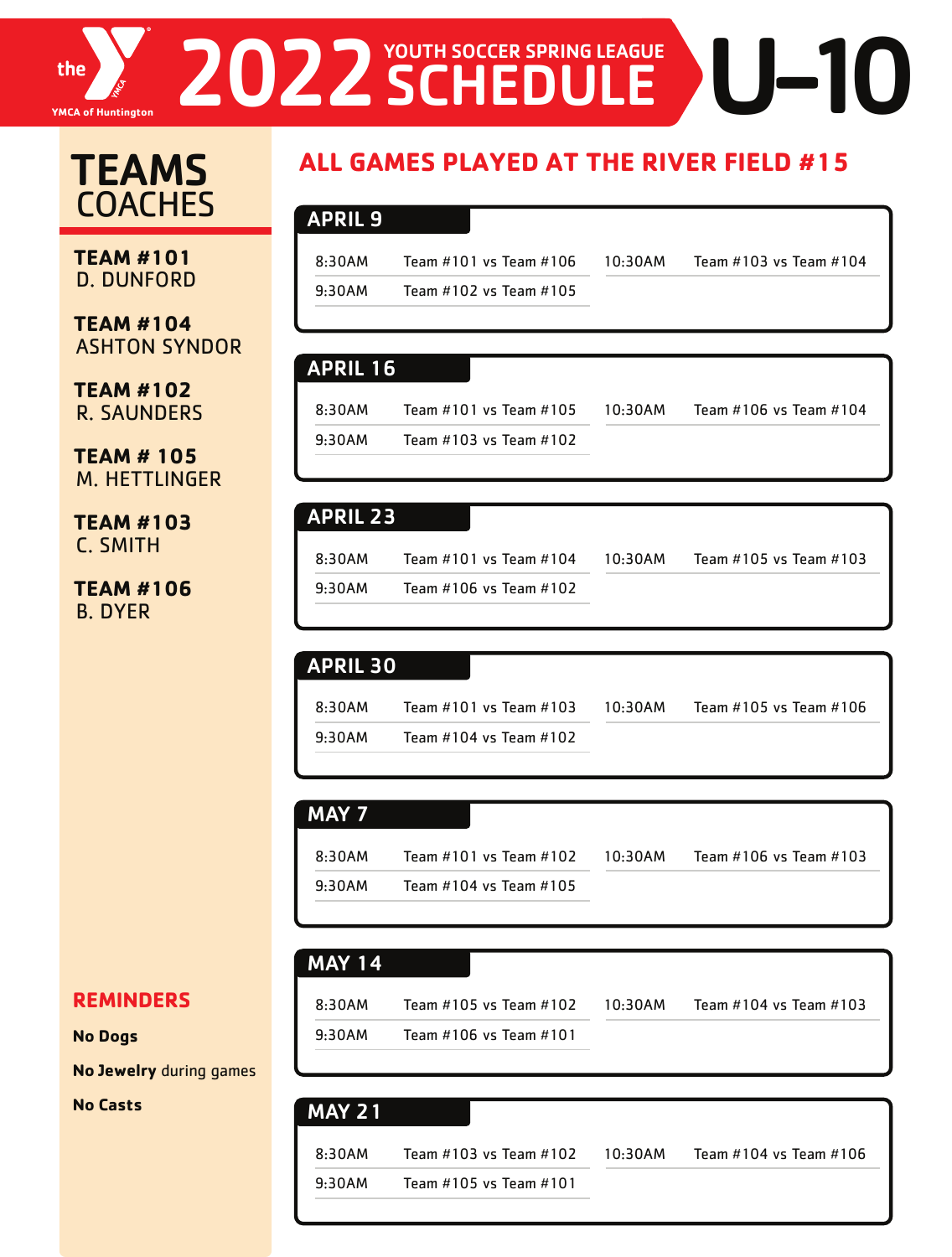# 2022 SCHEDULE DU-11 the **YMCA of Huntington**

#### **TEAM #111** T.J. HARGIS **TEAM #112** D. ISON **TEAM #113**  J. MCAULAY **TEAM #114 TEAMS COACHES** 9:30AM **Team #112** vs Team #113 11:45AM Team #111 vs Team #114 **DOUBLE GAMES IN BOLD** APRIL 9 9:30AM **Team #112** vs Team #114 11:45AM Team #111 vs Team #113 **DOUBLE GAMES IN BOLD** APRIL 16

#### APRIL 23

9:30AM **Team #111** vs Team #104 11:45AM Team #105 vs Team #103

**DOUBLE GAMES IN BOLD**

# 9:30AM Team #112 vs **Team #113** 11:45AM Team #114 vs Team #111 **DOUBLE GAMES IN BOLD** APRIL 30

#### MAY 7

8:30AM Team #112 vs **Team #114** 11:45AM Team #111 vs Team #113

**DOUBLE GAMES IN BOLD**

#### MAY 14

- 
- 

8:30AM **Team #113** vs Team #114 11:45AM Team #112 vs Team #111

**DOUBLE GAMES IN BOLD**

#### **No Dogs**

**REMINDERS** 

**No Jewelry** during games

GARY SHULTZ

**No Casts** 

# 8:30AM Team #112 vs **Team #113** 11:45AM Team #114 vs Team #111 **DOUBLE GAMES IN BOLD** MAY 21

# **ALL GAMES PLAYED AT THE POND FIELD #16**